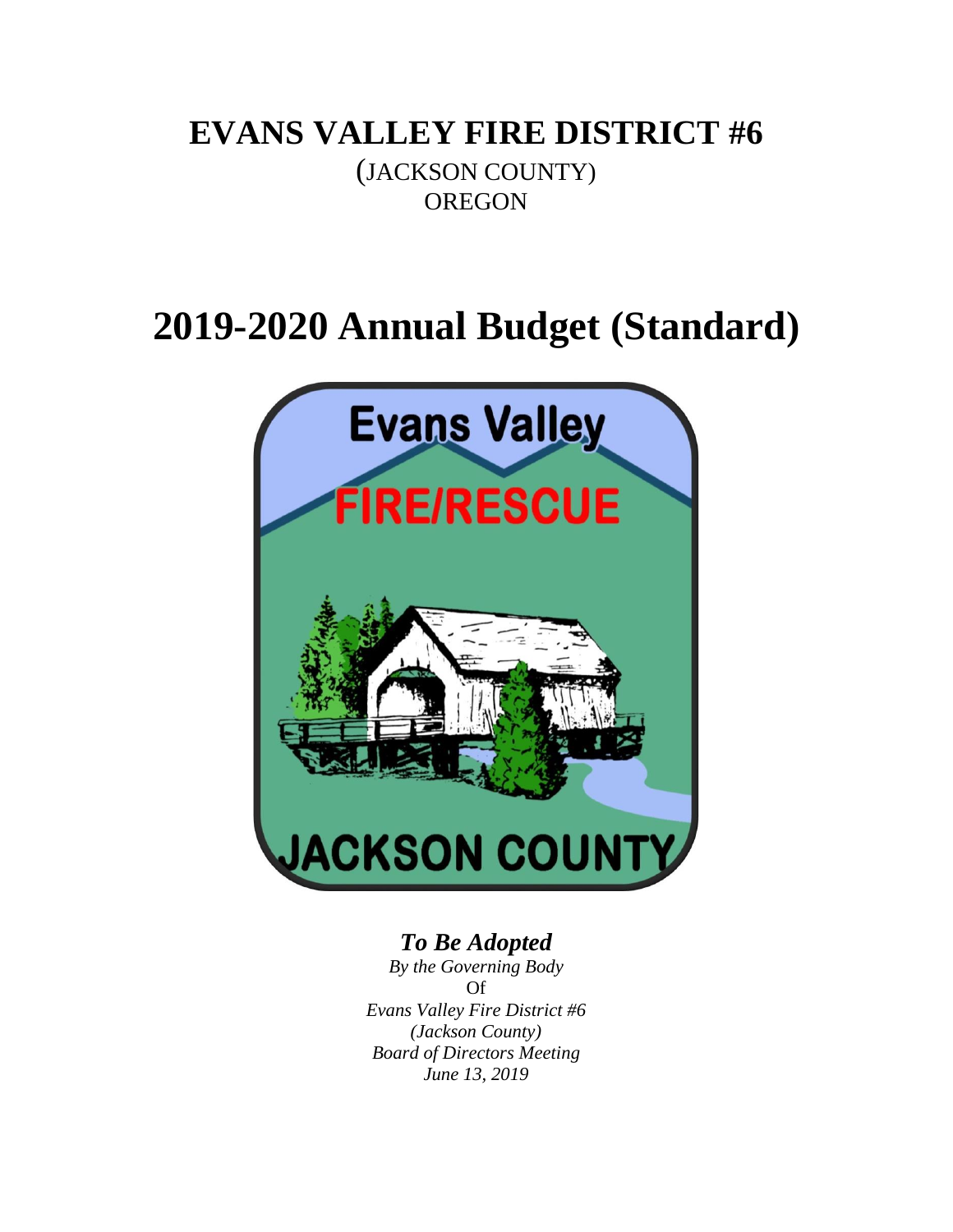#### **EVANS VALLEY FIRE DISTRICT #6 (JACKSON COUNTY) OREGON**

#### **ANNUAL BUDGET 2019-20120 FY**

**Budget Committee Members**

#### **Keith Lynn** *Board of Directors Chair*

#### *Board Members Citizen Members*

Larry Tuttle Paul Ream

Sherill Boots Dale Findley Dennis Feeley Kathryn Henning Dale Ten Broeck Wanda Hutchings Patricia Ott

#### *District Staff*

Travis Crume ~ Fire Chief & Budget Officer Tom Davidson ~ Captain /EMT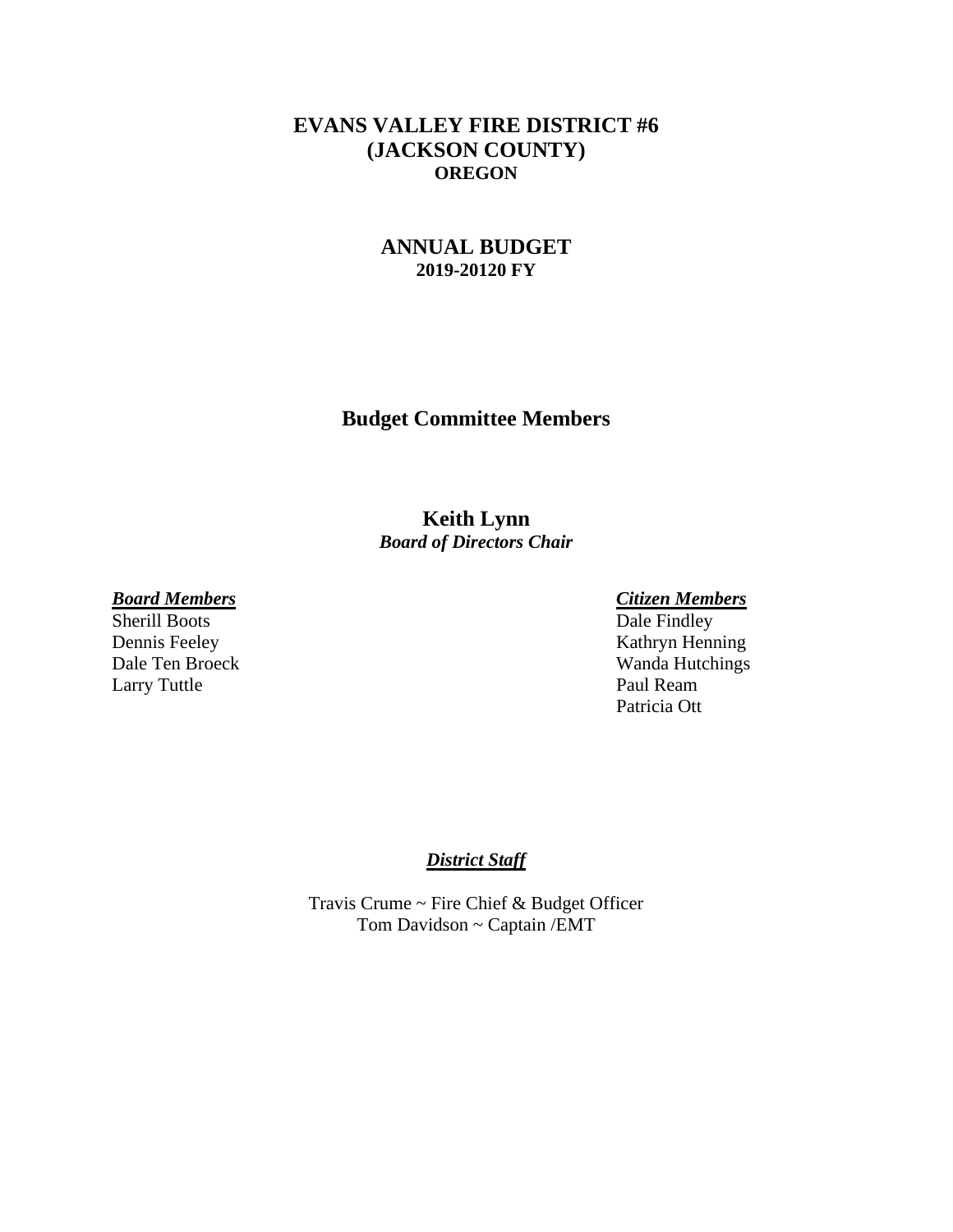# EVANS VALLEY FIRE DIST. # 6 Budget Calendar 2019-2020 Budget

| 1. Appoint budget officer                                                                               | February 14, 2019    |
|---------------------------------------------------------------------------------------------------------|----------------------|
| 2. Prepare proposed budget                                                                              | February/March, 2019 |
| 3. Publish 1st notice of budget committee meeting<br>(5 to 30 days before the meeting)                  | April 3, 2019        |
| 4. Publish 2nd notice of budget committee meeting<br>(At least 5 days after 1st notice)                 | April 10, 2019       |
| 5. Budget committee meeting                                                                             | April 18, 2019       |
| 6. Second budget committee meeting<br>(If needed)                                                       | May 02, 2019         |
| 7. Publish notice of budget hearing<br>(5 to 30 days before the hearing)                                | May 22, 2019         |
| 8. Hold budget hearing (Governing body)                                                                 | June 13, 2019        |
| 9. Enact resolutions to:<br>a. Adopt budget<br>b. Make appropriations<br>c. Impose and categorize taxes | June 13, 2019        |
| 10. Submit tax certification documents<br>to the assessor by July 15                                    | June 28, 2019        |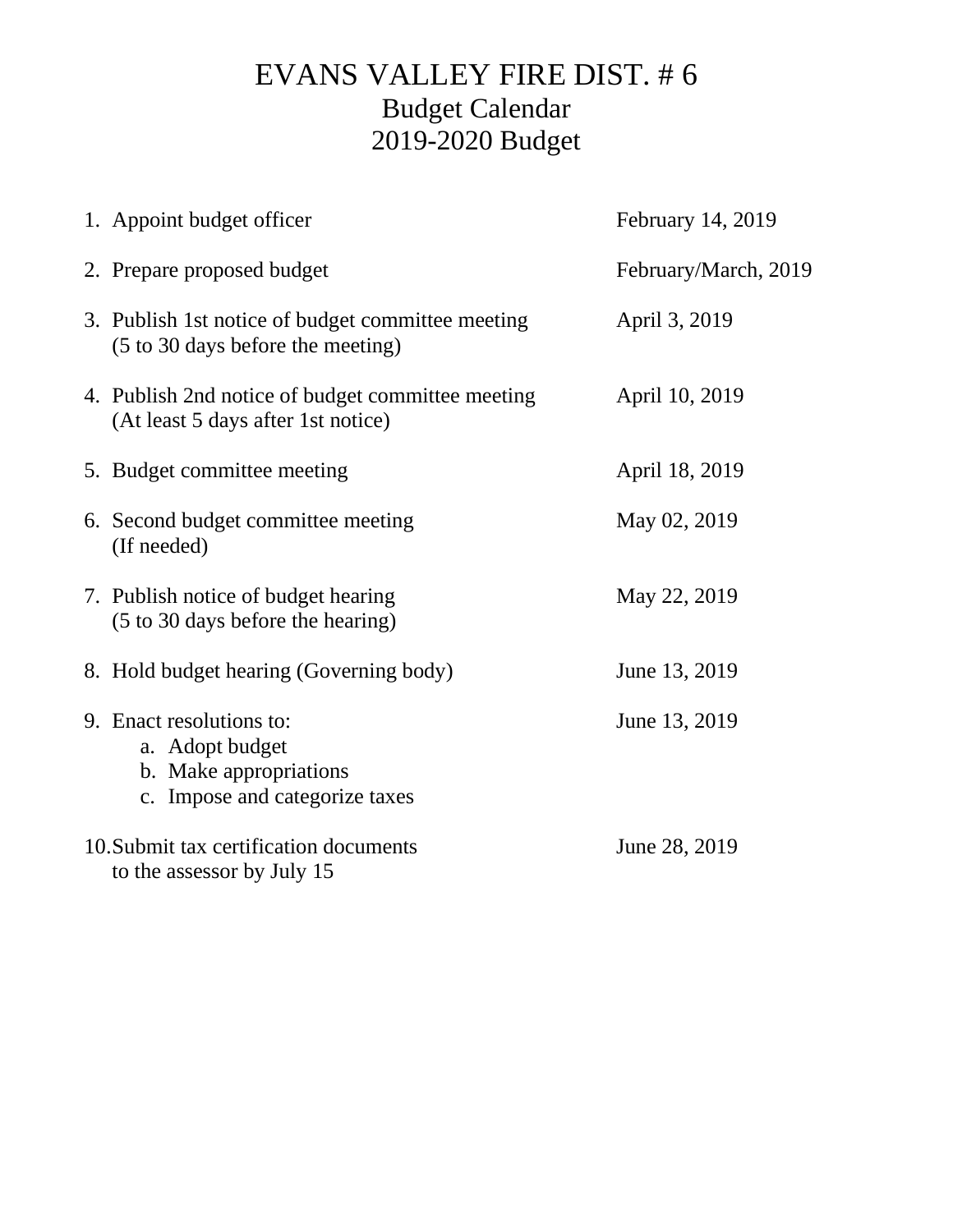Evans Valley Fire District #6 (Jackson County) 2019/2020 Annual Budget April 18, 2019

### Budget Message

The proposed budget of the Evans Valley Fire District #6 (Jackson County), for the fiscal year 2019-2020, was prepared by the budget officer in accordance with the direction of the Board of Directors, the Budget Committee and current regulations. The proposed budget does not include any new funds this year.

#### **General Account**

**Personnel Services Budget Total** has decreased by .4% from last year. This is mainly due to a decrease in the Fire Chiefs salary and PERS contribution from the previous year. Personnel Services increased in the Captain's salary, health insurance premiums, and Part Time Firefighter line items. **Materials and Services Budget Total** has increased by 2.86% this year and is in step with our projected 3% increase. **Inter-fund Transfer Budget Total** stayed the same this year, while **Capital Outlay Budget Total** increased by 64% this year. The awarding of the Josephine County Foundation Grant in the spring of 2019 added \$16,000 revenue. These along with other funds were added to this year's budget to be spent on Turn-Outs & Brush Gear. The Apparatus & Equipment line item was also increased to allow for matching funds for a planned FEMA AFG Grant for new SCBA's. These two factors contributed to the large increase in the Capital Outlay Budget Total. The capital improvement amount was reduced this year due to the priority of other capital outlays. **Total Operating Contingency** remained unchanged from the previous year.

The proposed budget is balanced in accordance with the permanent rate tax system. The proposed total budget increased this year by 4.4%.

The district uses the cash basis of accounting. I would like to thank everyone for their contributions to these documents. A special thanks to the Budget Committee for your contribution to our community and fire district.

> Travis Crume Fire Chief/ Budget Officer

\_\_\_\_\_\_\_\_\_\_\_\_\_\_\_\_\_\_\_\_\_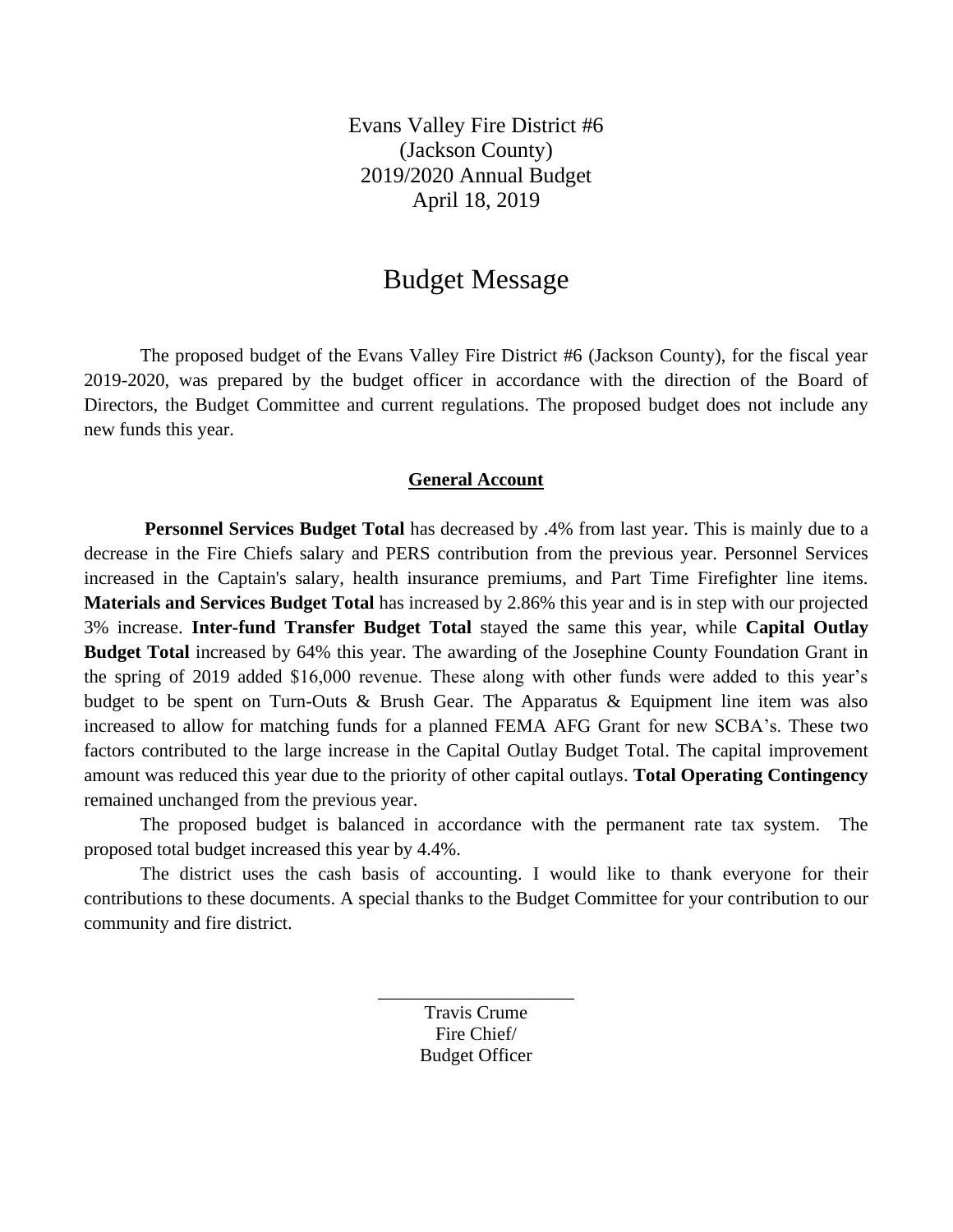#### **Evans Valley Fire District #6 Budget (Standard) 2019/2020**

| <b>General Fund</b>            |           |               |  |                                  |                         |                         |                |  |
|--------------------------------|-----------|---------------|--|----------------------------------|-------------------------|-------------------------|----------------|--|
| <b>Revenue Summary</b>         |           |               |  |                                  |                         |                         |                |  |
| <b>Actual</b>                  |           | <b>Budget</b> |  |                                  | <b>Budget 2019/2020</b> |                         |                |  |
| 2016/2017                      | 2017/2018 | 2018/2019     |  |                                  | Proposed                | Approved                | <b>Adopted</b> |  |
| 165,019                        | 167,559   | 165,000       |  | 5001 Cash on Hand                | 175,000                 | 175,000                 | 175,000        |  |
| 11,893                         | 12,097    | 10,000        |  | 5002 Prior Year Taxes            | 10,000                  | 10,000                  | 10,000         |  |
| 2,190                          | 3,861     | 2,000         |  | 5003 Interest Earned             | 2,000                   | 2,000                   | 2,000          |  |
| 5,277                          | 351,571   | 2,500         |  | 5005 Other/Contract Fees/Grants  | 22,300                  | 22,300                  | 22,300         |  |
| 184,379                        | 535,088   | 179,500       |  | <b>Sub Total</b>                 | 209,300                 | 209,300                 | 209,300        |  |
|                                |           | 356,790       |  | <b>Taxes to Balance</b>          | 367,500                 | 367,500                 | 367,500        |  |
| 342,238                        | 353,096   |               |  | <b>Taxes Collected</b>           |                         |                         |                |  |
| 526,617                        | 888,184   | 536,290       |  | Total                            | 576,800                 | 576,800                 | 576,800        |  |
|                                |           |               |  |                                  |                         |                         |                |  |
|                                |           |               |  | <b>Personnel Services Detail</b> |                         |                         |                |  |
| <b>Actual</b><br><b>Budget</b> |           |               |  |                                  |                         | <b>Budget 2019/2020</b> |                |  |
| 2016/2017                      | 2017/2018 | 2018/2019     |  |                                  | Proposed                | Approved                | <b>Adopted</b> |  |
| 56,383                         | 61,556    | 70,000        |  | 5101 Fire Chief                  | 63,000                  | 63,000                  | 63,000         |  |
| 39,486                         | 42,552    | 46,807        |  | 5102 Captain                     | 47,861                  | 47,861                  | 47,861         |  |
| 7,401                          | 8,197     | 9,055         |  | 5103 FICA                        | 9,598                   | 9,598                   | 9,598          |  |
| 5,850                          | 5,191     | 7,500         |  | 5104 Worker's Compensation       | 7,500                   | 7,500                   | 7,500          |  |
| 5,483                          | 12,884    | 12,750        |  | 5105 PERS                        | 3,470                   | 3,470                   | 3,470          |  |
| 32,871                         | 35,366    | 38,500        |  | 5106 Health Insurance            | 44,400                  | 44,400                  | 44,400         |  |
| 1,096                          | 971       | 1,200         |  | 5108 Unemployment Insurance      | 862                     | 862                     | 1,062          |  |
| 0                              | 3,042     | 5,650         |  | 5110 Part Time Firefighter       | 14,600                  | 14,600                  | 19,600         |  |
| 148,570                        | 169,759   | 191,462       |  | <b>Total Personnel Services</b>  | 191,291                 | 191,291                 | 196,491        |  |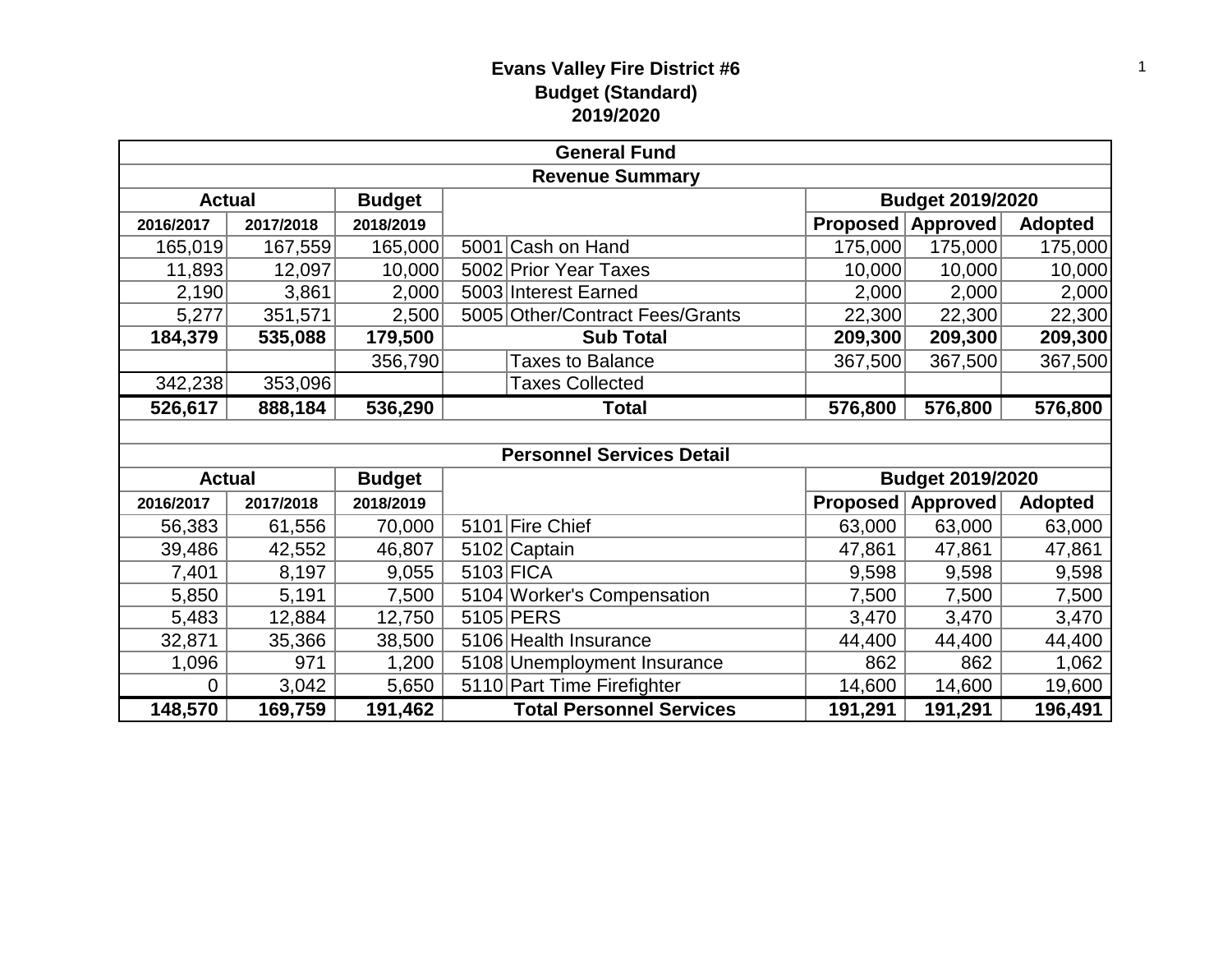#### **Evans Valley Fire District #6 Budget (Standard) 2019/2020**

| <b>Materials and Services Detail</b> |                |               |           |                                       |                         |                          |                |  |  |
|--------------------------------------|----------------|---------------|-----------|---------------------------------------|-------------------------|--------------------------|----------------|--|--|
| <b>Actual</b>                        |                | <b>Budget</b> |           |                                       | <b>Budget 2019/2020</b> |                          |                |  |  |
| 2016/2017                            | 2017/2018      | 2018/2019     |           |                                       |                         | <b>Proposed Approved</b> | <b>Adopted</b> |  |  |
| 2,768                                | 4,455          | 6,000         | 5201 Fuel |                                       | 6,000                   | 6,000                    | 6,000          |  |  |
| 7,722                                | 8,712          | 10,000        |           | 5203 Vehicle Repair & Maint.          | 15,000                  | 15,000                   | 15,000         |  |  |
| 10,165                               | 9,386          | 10,000        |           | 5204 Building Repair & Maint.         | 10,000                  | 10,000                   | 10,000         |  |  |
| 513                                  | 589            | 1,000         |           | 5205 Radios, Pagers, Repair & Maint.  | 1,000                   | 1,000                    | 1,000          |  |  |
| 1,024                                | 1,293          | 1,500         |           | 5206 Station Supplies                 | 1,500                   | 1,500                    | 1,500          |  |  |
| 346                                  | 2,508          | 1,500         |           | 5207 Tools; Apparatus & Station       | 2,500                   | 2,500                    | 2,500          |  |  |
| 7,742                                | 7,145          | 10,000        |           | 5208 Training                         | 7,500                   | 7,500                    | 7,500          |  |  |
| 1,679                                | 1,408          | 2,500         |           | 5209 Office Supplies                  | 2,500                   | 2,500                    | 2,500          |  |  |
| 16,267                               | 22,439         | 23,288        |           | 5210 Dispatch Contract (ECSO)         | 24,100                  | 24,100                   | 24,100         |  |  |
| 4,431                                | 2,730          | 4,500         |           | 5211 Firefighter Misc. Supplies       | 4,500                   | 4,500                    | 4,500          |  |  |
| 2,534                                | 2,921          | 2,500         |           | 5212 Fire Prevent. & Public Ed.       | 2,500                   | 2,500                    | 2,500          |  |  |
| 9,229                                | 11,510         | 13,200        |           | 5215 Insurance                        | 13,200                  | 13,200                   | 13,200         |  |  |
| 1,586                                | 608            | 3,000         |           | 5216 Election/Legal                   | 3,000                   | 3,000                    | 3,000          |  |  |
| 5,985                                | 6,160          | 6,000         |           | 5217 Accounting                       | 8,130                   | 8,130                    | 8,130          |  |  |
| 4,100                                | 4,250          | 8,150         |           | $5218$ Audit                          | 4,500                   | 4,500                    | 4,500          |  |  |
| 3,720                                | 4,754          | 4,000         |           | 5219 EMS Supplies & Fees              | 4,500                   | 4,500                    | 4,500          |  |  |
| 3,020                                | 972            | 3,500         |           | 5220 Health & Safety                  | 3,000                   | 3,000                    | 3,000          |  |  |
| 0                                    | 6,027          | 3,000         |           | 5221 SCBA Repair & Maintenance        | 3,000                   | 3,000                    | 3,000          |  |  |
| 5,341                                | 6,189          | 6,000         |           | 5222 Volunteer Recognition            | 6,500                   | 6,500                    | 6,500          |  |  |
| 1,826                                | 2,003          | 2,000         |           | 5223 Membership Dues                  | 2,100                   | 2,100                    | 2,100          |  |  |
| 726                                  | 333            | 1,000         |           | 5224 Information Technology           | 2,900                   | 2,900                    | 2,900          |  |  |
| 345                                  | 3,665          | 700           |           | 5225 Office Equipment                 | 700                     | 700                      | 700            |  |  |
| 168                                  | 639            | 2,000         |           | 5226 Vol. Fuel Reimbursement          | 2,000                   | 2,000                    | 2,000          |  |  |
| 25,283                               | 13,915         | 42,000        |           | 5227 Student Program                  | 42,000                  | 42,000                   | 42,000         |  |  |
| 3,669                                | 3,962          | 5,000         |           | 5229 Volunteer & Paid Uniforms        | 5,000                   | 5,000                    | 5,000          |  |  |
| 12,689                               | 14,038         | 16,000        |           | 5231 Utilities                        | 16,000                  | 16,000                   | 16,000         |  |  |
| $\overline{0}$                       | $\overline{0}$ | $\Omega$      |           | 5232 Higher Education                 | 3,000                   | 3,000                    | 3,000          |  |  |
| 132,878                              | 142,611        | 188,338       |           | <b>Total Materials &amp; Services</b> | 196,630                 | 196,630                  | 196,630        |  |  |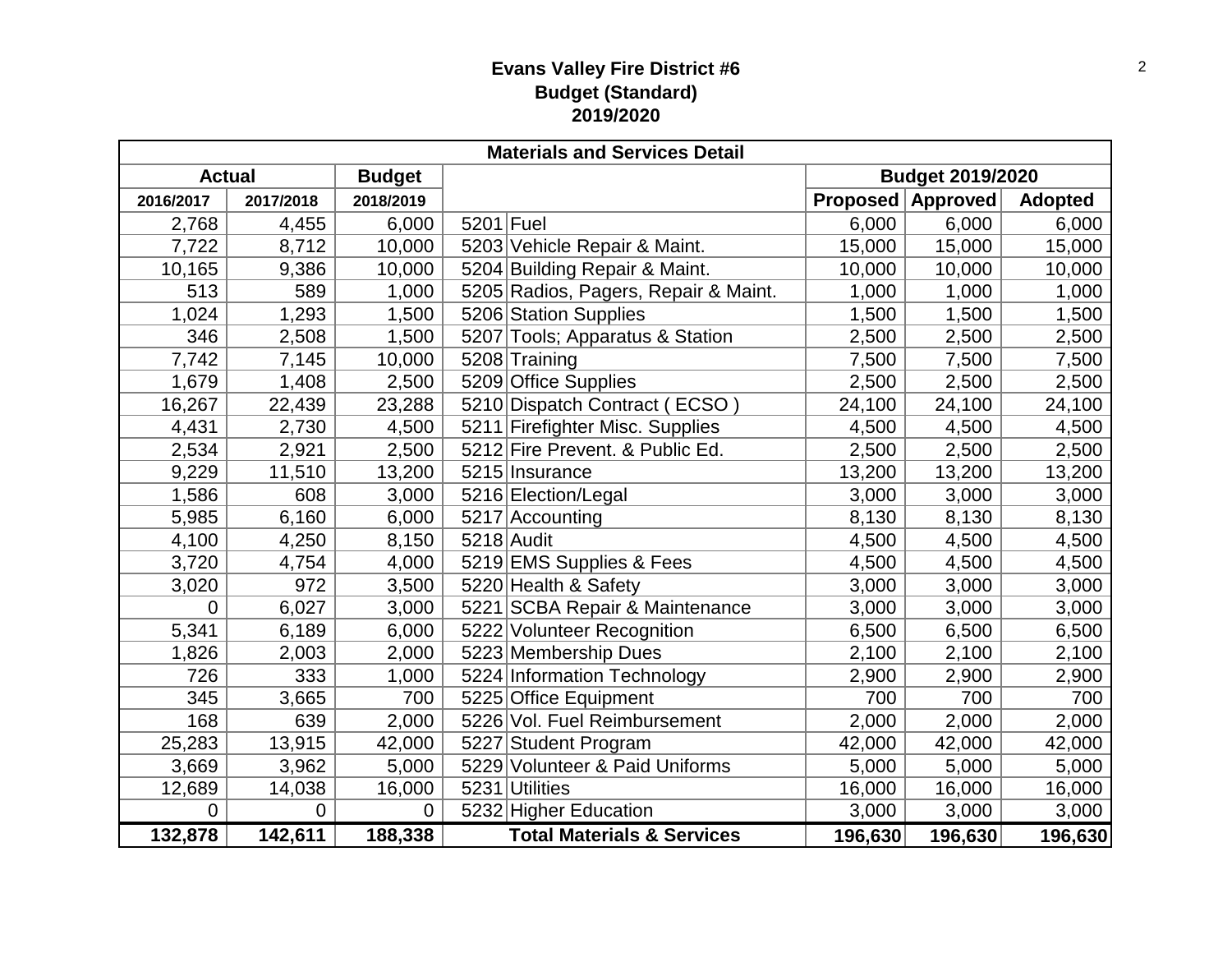#### **Evans Valley Fire District #6 Budget (Standard) 2019/2020**

| <b>Interfund Transfers</b> |                  |                |      |                                        |                         |                         |                |  |  |
|----------------------------|------------------|----------------|------|----------------------------------------|-------------------------|-------------------------|----------------|--|--|
| <b>Actual</b>              |                  | <b>Budget</b>  |      |                                        |                         | <b>Budget 2019/2020</b> |                |  |  |
| 2016/2017                  | 2017/2018        | 2018/2019      |      |                                        | <b>Proposed</b>         | <b>Approved</b>         | <b>Adopted</b> |  |  |
| 50,000                     | 0                | 20,500         |      | 6310 Transfer to Capital Projects Fund | 10,000                  | 10,000                  | 10,000         |  |  |
| 0                          | $\mathbf 0$      | 0              | 6311 |                                        | 0                       | 0                       |                |  |  |
| 0                          | $\overline{0}$   | $\Omega$       | 6312 |                                        | $\Omega$                | $\Omega$                |                |  |  |
| 50,000                     | $\boldsymbol{0}$ | 20,500         |      | <b>Total Inter-Fund Transfer</b>       | 10,000                  | 10,000                  | 10,000         |  |  |
|                            |                  |                |      |                                        |                         |                         |                |  |  |
|                            |                  |                |      | <b>Capital Outlay Details</b>          |                         |                         |                |  |  |
| <b>Actual</b>              |                  | <b>Budget</b>  |      |                                        |                         | <b>Budget 2019/2020</b> |                |  |  |
| 2016/2017                  | 2017/2018        | 2018/2019      |      |                                        | <b>Proposed</b>         | <b>Approved</b>         | <b>Adopted</b> |  |  |
| 11,325                     | 0                | 24,400         |      | 5301 Property/Capital Improvements     | 22,800                  | 22,800                  | 22,800         |  |  |
| 0                          | $\overline{0}$   | 0              |      | 5303 Pagers & Portable Radios          | 0                       | $\Omega$                |                |  |  |
| 8,000                      | 5,472            | 8,000          |      | 5306 Turn-Outs & Brush Gear            | 28,000                  | 28,000                  | 28,000         |  |  |
| 5,997                      | 365,714          | 0              |      | 5307 Apparatus & Equipment             | 5,000                   | 5,000                   | 5,000          |  |  |
| 2,288                      | 8,773            | $\overline{0}$ |      | 5309 Hoses, Nozzles & Appliances       | 0                       | $\overline{0}$          |                |  |  |
| 27,610                     | 379,959          | 32,400         |      | <b>Total Capital Outlay</b>            | 55,800                  | 55,800                  | 55,800         |  |  |
|                            |                  |                |      |                                        |                         |                         |                |  |  |
|                            |                  |                |      | <b>Operating Contingency</b>           |                         |                         |                |  |  |
| <b>Actual</b>              |                  | <b>Budget</b>  |      |                                        | <b>Budget 2018/2019</b> |                         |                |  |  |
| 2016/2017<br>2017/2018     |                  | 2018/2019      |      |                                        | Proposed                | Approved                | <b>Adopted</b> |  |  |
| 0                          | 0                | 3,500          |      | 5401 Operating Contingency             | 14,000                  | 14000                   | 14,000         |  |  |
| $\mathbf{0}$               | $\mathbf 0$      | 3,500          |      | <b>Total Operating Contingency</b>     | 14,000                  | 14000                   | 14000          |  |  |
|                            |                  |                |      |                                        |                         |                         |                |  |  |
|                            |                  |                |      |                                        |                         |                         |                |  |  |
| <b>Expenditures Totals</b> |                  |                |      |                                        |                         |                         |                |  |  |
| 526,617                    | 888,184          | 536,290        |      | <b>Fund Revenue</b>                    | 576,800                 | 576,800                 | 576,800        |  |  |
| 359,058                    | 692,329          | 436,200        |      | <b>Fund Expenses</b>                   | 467,721                 | 467,721                 | 472,921        |  |  |
| 167,559                    | 195,855          | 100,090        |      | <b>Unap. Ending Fund Balance</b>       | 109,079                 | 109,079                 | 103,879        |  |  |